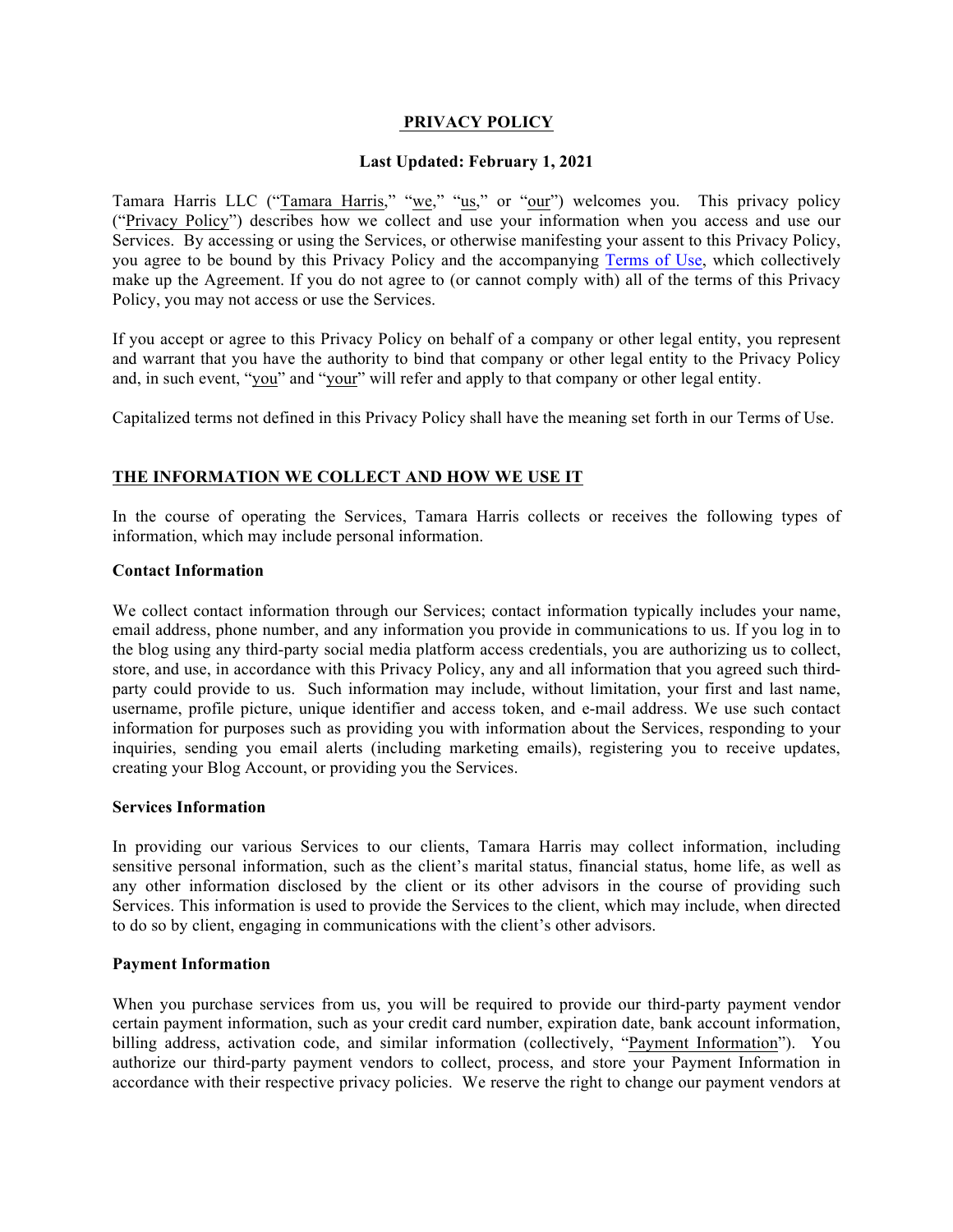any time, or to use additional payment vendors, at our discretion, and will update this Privacy Policy from time to time accordingly.

#### **Server Log Information**

Our servers keep log files that record data each time a device accesses those servers. The log files contain data about the nature of such access, including the device's IP address, user agent string (e.g., operating system and browser type/version), and the pages you've clicked on while on our Website, and details regarding your activity on the Website such as time spent on the Website and other performance and usage data. We may use these log files for purposes such as assisting in monitoring and troubleshooting errors and incidents, analyzing traffic, or optimizing the user experience.

#### **Cookies**

We may collect information using "cookie" and other similar technologies. Cookies are small packets of data that a website stores on your computer's or mobile device's hard drive (or other storage medium) so that your computer will "remember" information about your use. We use both first and third-party session cookies and persistent cookies. Below is a general primer on session and persistent cookies; information collected by cookies depends on its particular purpose. For more information, please see the information regarding analytics providers discussed further below.

- **Session Cookies**: We use session cookies to make it easier for you to navigate our Website. A session ID cookie expires when you close the Website.
- **Persistent Cookies**: A persistent cookie remains on your device for an extended period of time or until you delete them. Persistent cookies enable us to track and target the interests of our visitors to personalize the experience on our Website.

If you do not want us to place a cookie on your device, you may be able to turn that feature off on your device. Please consult your browser's documentation for information on how to do this and how to delete persistent cookies. However, if you decide not to accept cookies from us, certain aspects of the Website may not function properly or as intended.

#### **Third-Party Analytics Providers**

We use one or more third–party analytics services to evaluate your use of the Website, as the case may be, by compiling reports on activity (based on their collection of IP addresses, Internet service provider, browser type, operating system and language, referring and exit pages and URLs, data and time, amount of time spent on particular pages, what sections of the Services you visit, number of links clicked, search terms and other similar usage data) and analyzing performance metrics. These third parties use cookies and other technologies to help collect, analyze, and provide us reports or other data.

By accessing and using the Website, you consent to the processing of data about you by these analytics providers in the manner and for the purposes set out in this Privacy Policy. For more information on these third parties, including how to opt out from certain data collection, please visit the sites below. Please be advised that if you opt out of any service, you may not be able to use the full functionality of the Services.

For Google Analytics, please see: https://support.google.com/analytics/answer/6004245?hl=en and https://tools.google.com/dlpage/gaoptout For HubSpot, please see: https://legal.hubspot.com/cookie-policy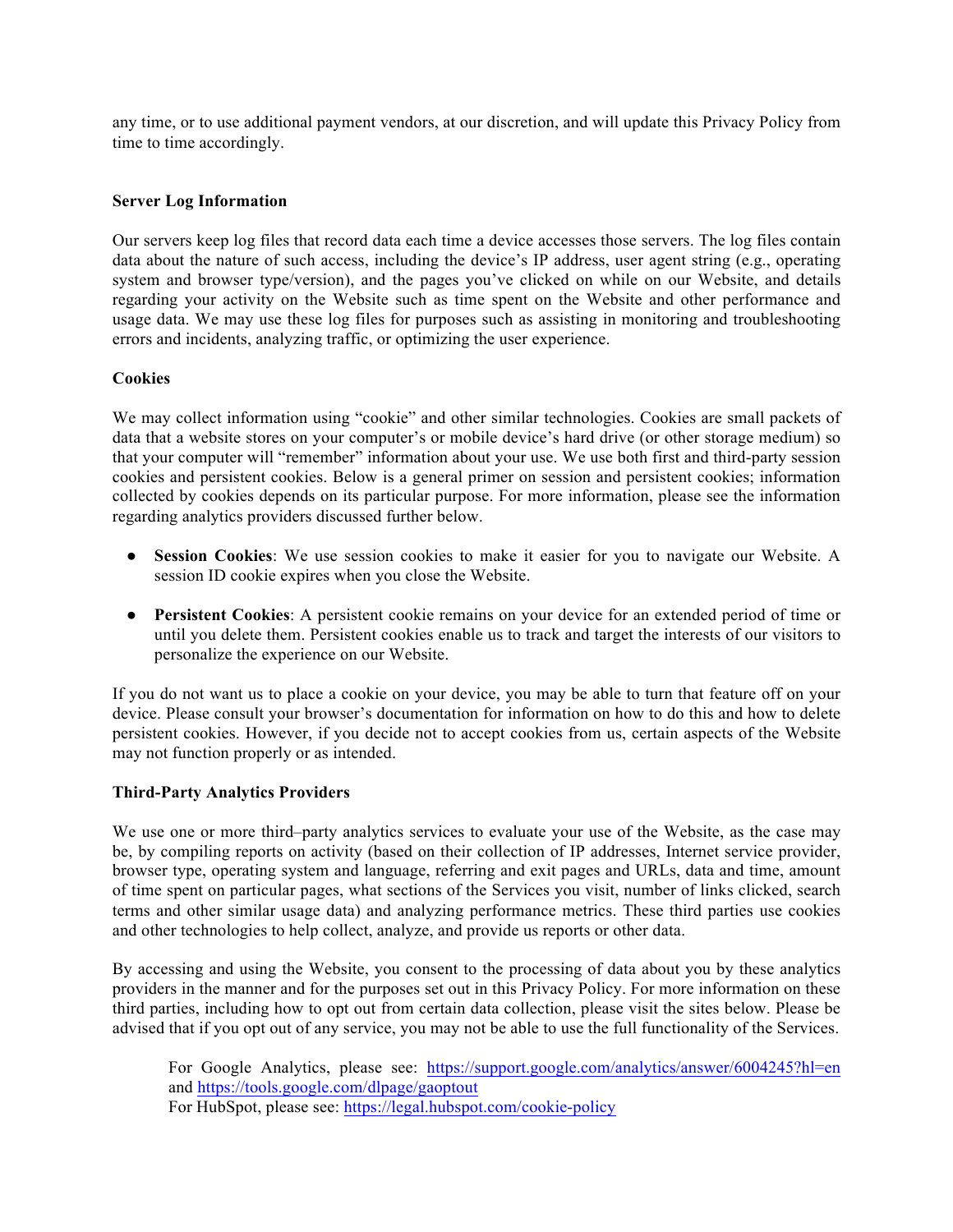For Hootsuite, please see: https://www.hootsuite.com/legal/cookies For Wix, please see: https://www.wix.com/about/cookie-policy

#### **Third-Party Advertisers/Remarketers**

We may share or receive information about you with/from third parties, including, but not limited to, advertising and remarketing providers, or similar partners, for purposes of personalizing or otherwise understanding how you engage with ads or other content. These third parties may use cookies, pixel tags, or other technologies to collect information in furtherance of such purposes, including to tailor, target (i.e., behavioral, contextual, retargeting, and remarketing), analyze, report on, and/or manage advertising campaigns or other initiatives. For example, when a browser visits a site, pixel tags enable us and these third-parties to recognize certain cookies stored within the browser to learn which ads or other content bring a user to a given site. Information that we may receive from these third parties, including through their service providers, may include advertising identifiers, IP addresses, reports, and campaign data.

By accessing and using the Website, you consent to the processing of data about you by these advertisers/remarketing providers in the manner and for the purposes set out in this Privacy Policy. For more information about digital targeting and advertising, and how you can opt out, you can visit the sites below, and http://optout.aboutads.info and www.networkadvertising.org/consumer/opt\_out.asp.

For Facebook Ads, please visit: https://www.facebook.com/help/568137493302217 For Google Ads, please visit: https://support.google.com/accounts/answer/2662856#everywhere

#### **Geolocational Information**

We may automatically collect geolocation information from your device via your browser's location services. You may provide permission for this collection on the device level (e.g., you have consented to location services generally through your browser's settings) or by accepting our request for geolocation access on the Website. Please consult your browser's documentation regarding how to turn off location services. If you disable location services, you may not be able to use the full array of features and functionalities available through our Website.

## **Aggregate Data**

In an ongoing effort to better understand our Services and users of the Services, we might analyze your information in aggregate form to operate, maintain, manage, and improve the Services. This aggregate information does not identify you personally. We may share this aggregate data with service providers, and our affiliates, agents, and business partners. We may also disclose aggregated user statistics to describe the Services to current and prospective business partners and to other third parties for other lawful purposes.

## **Onward Transfer to Third Parties**

- Like many businesses, we hire other companies to perform certain business-related services. We may disclose personal information to certain types of third party companies but only to the extent needed to enable them to provide such services. The types of companies that may receive personal information and their functions are: hosting provider, technical assistance, database management/back-up services, use analytics, and email marketing platforms.
- In the course of providing you the Services, at your direction, we may discuss information collected about you with your other advisors.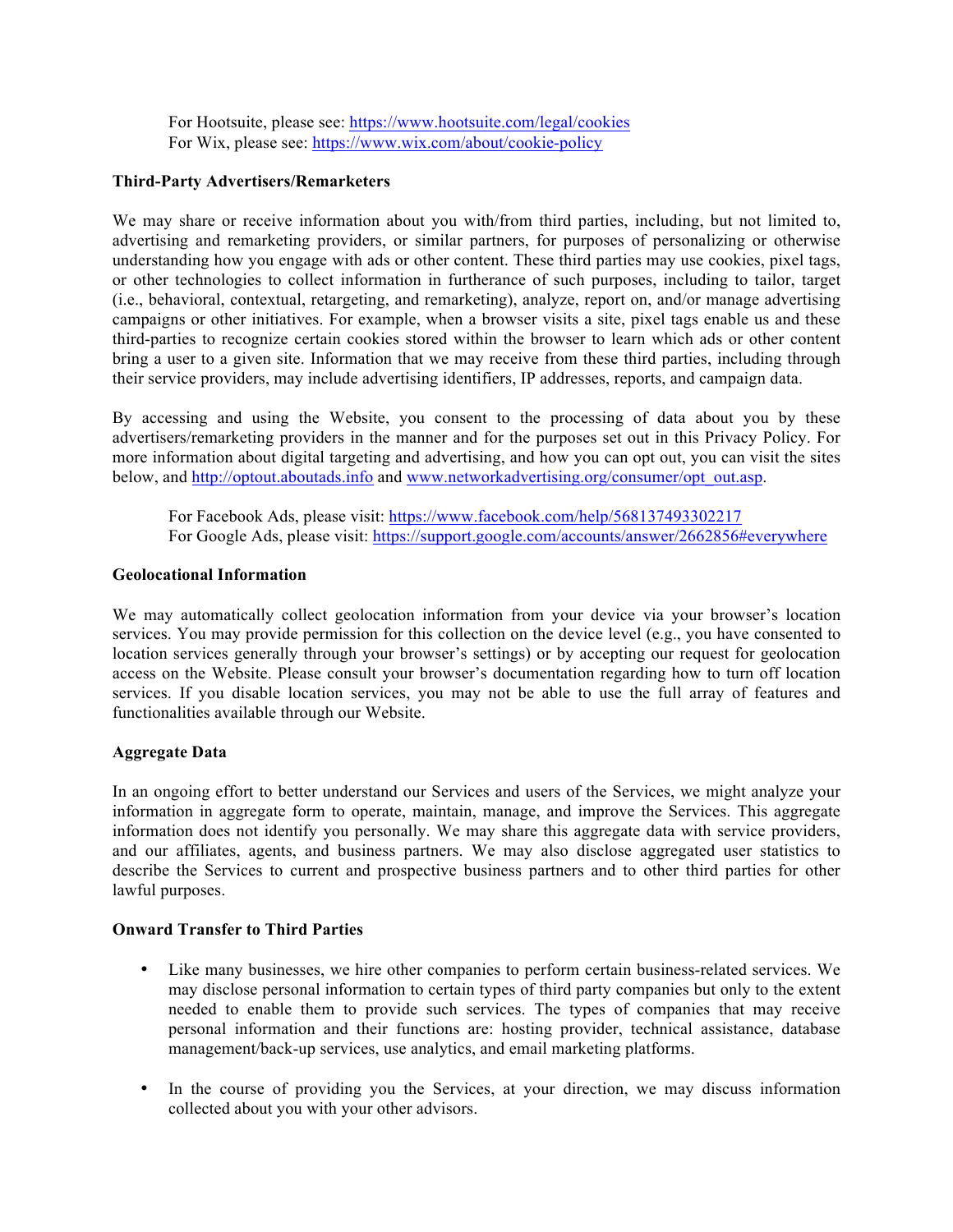- To provide our Services and administer promotional programs, we may share your personal information with our third-party promotional and marketing partners, including, without limitation, businesses participating in our various programs.
- We may, from time to time, share and/or license personal information to other companies who may provide you information about the products and services they or their partners offer. However, to the extent required by law, you will be given the opportunity to opt out of such sharing.

## **Business Transfers**

In the event of a merger, dissolution, reorganization or similar corporate event, or the sale of all or substantially all of our assets, we expect that the information that we have collected, including personal information, would be transferred to the surviving entity in a merger or the acquiring entity. All such transfers shall be subject to our commitments with respect to the privacy and confidentiality of such personal information as set forth in this Privacy Policy. This policy shall be binding upon Tamara Harris and its legal successors in interest.

#### **Disclosure to Public Authorities**

We are required to disclose personal information in response to lawful requests by public authorities, including for the purpose of meeting national security or law enforcement requirements. We may also disclose personal information to other third parties when compelled to do so by government authorities or required by law or regulation including, but not limited to, in response to court orders and subpoenas.

## **OPT-OUT FOR DIRECT MARKETING; EMAIL MANAGEMENT**

You may opt out at any time from the use of your personal information for direct marketing purposes by emailing the instructions to info@tamaraharris.com or by clicking on the "Unsubscribe" link located on the bottom of any Tamara Harris marketing email and following the instructions found on the page to which the link takes you. Please allow us a reasonable time to process your request. You cannot opt out of receiving transactional e-mails related to the Services.

## **HOW WE PROTECT YOUR INFORMATION**

We implement reasonable security measures designed to protect your personal information from loss, misuse and unauthorized access, disclosure, alteration and destruction, taking into account the risks involved in processing and the nature of such data, and to comply with applicable laws and regulations. Please understand, however, that no security system is impenetrable. We cannot guarantee the security of our databases or the databases of the third parties with which we may share your information (as permitted herein), nor can we guarantee that the information you supply will not be intercepted while being transmitted over the Internet. In particular, e-mail sent to us may not be secure, and you should therefore take special care in deciding what information you send to us via e-mail.

#### **CHILDREN**

We do not knowingly collect personal information from children under the age of 13 through the Services. If you are under 13, please do not give us any personal information. We encourage parents and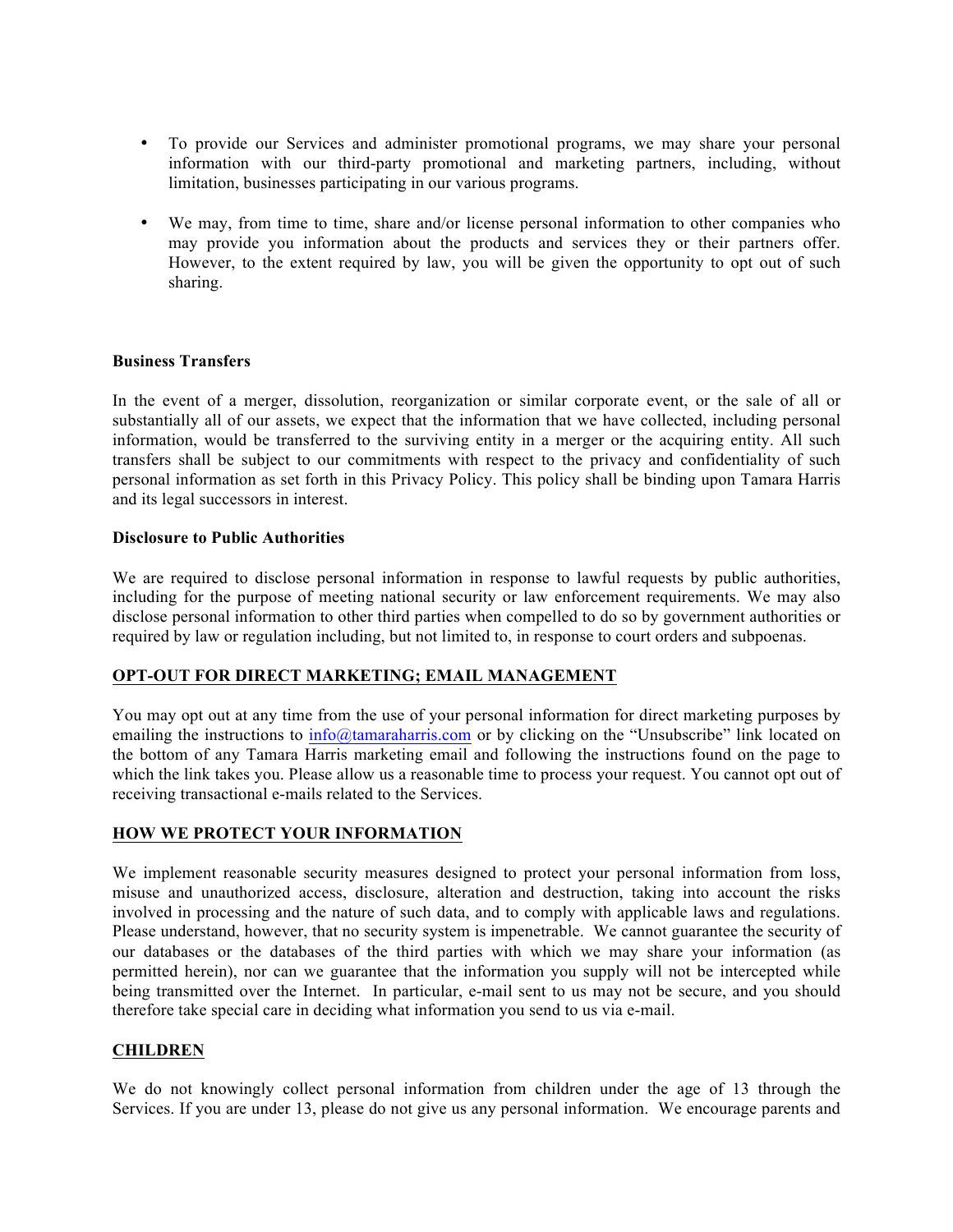legal guardians to monitor their children's Internet usage and to help enforce our Privacy Policy by instructing their children to never provide personal information without their permission. If you have reason to believe that a child under the age of 13 has provided personal information to us, please contact us at info@tamaraharris.com, and we will endeavor to delete that information from our databases.

# **IMPORTANT NOTICE TO ALL NON-US RESIDENTS**

Our servers are located in the United States. Please be aware that your information may be transferred to, processed, maintained, and used on computers, servers, and systems located outside of your state, province, country, or other governmental jurisdiction where the privacy laws may not be as protective as those in your country of origin. If you are located outside the United States and choose to use the Services, you do so at your own risk.

# **CALIFORNIA PRIVACY RIGHTS**

Pursuant to Section 1798.83 of the California Civil Code, residents of California have the right to obtain certain information about the types of personal information that companies with whom they have an established business relationship (and that are not otherwise exempt) have shared with third parties for direct marketing purposes during the preceding calendar year, including the names and addresses of those third parties, and examples of the types of services or products marketed by those third parties. If you wish to submit a request pursuant to Section 1798.83, please contact Tamara Harris via email at info@tamaraharris.com.

# **DO NOT TRACK**

Tamara Harris does not respond to "Do Not Track" settings or other related mechanisms at this time.

# **NEVADA PRIVACY RIGHTS**

If you are a resident of Nevada, you have the right to opt-out of the sale of certain personal information to third parties who intend to license or sell that personal information. You can exercise this right by contacting us at info@tamaraharris.com with the subject line "Nevada Do Not Sell Request" and providing us with your name and the email address associated with your account. Please note that we do not currently sell your personal information as sales are defined in Nevada Revised Statutes Chapter 603A.

## **LINKS TO EXTERNAL WEBSITES**

The Website may contain links to third-party websites ("External Sites"). Tamara Harris has no control over the privacy practices or the content of any such External Sites. As such, we are not responsible for the content or the privacy policies of such External Sites. You should check the applicable privacy policy and terms of service when visiting any such External Sites.

## **CHANGES TO THIS PRIVACY POLICY**

This Privacy Policy is effective as of the last updated date stated at the top of this Privacy Policy. We may change this Privacy Policy from time to time with or without notice to you. By accessing the Services after we make any such changes to this Privacy Policy, you are deemed to have accepted such changes. Please be aware that, to the extent permitted by applicable law, our use of the information collected is governed by the Privacy Policy in effect at the time we collect the information. Please refer back to this Privacy Policy on a regular basis.